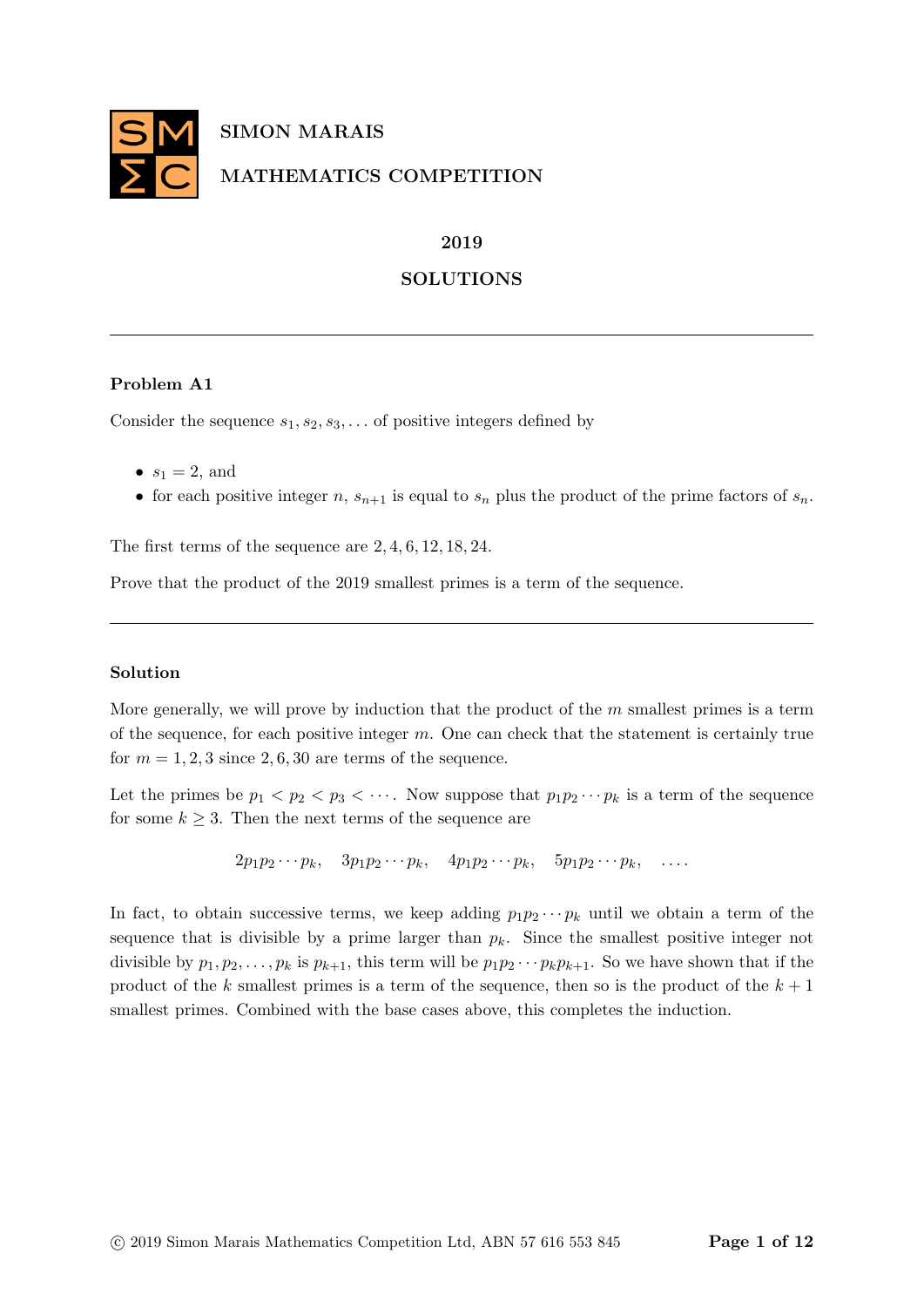## Problem A2

Consider the operation ∗ that takes a pair of integers and returns an integer according to the rule

$$
a * b = a \times (b + 1).
$$

(a) For each positive integer n, determine all permutations  $a_1, a_2, \ldots, a_n$  of the set  $\{1, 2, \ldots, n\}$ that maximise the value of

$$
(\cdots((a_1*a_2)*a_3)*\cdots*a_{n-1})*a_n.
$$

(b) For each positive integer n, determine all permutations  $b_1, b_2, \ldots, b_n$  of the set  $\{1, 2, \ldots, n\}$ that maximise the value of

$$
b_1 * (b_2 * (b_3 * \cdots * (b_{n-1} * b_n) \cdots)).
$$

### Solution

(a) We start by calculating the following expressions.

$$
a_1 * a_2 = a_1 \times (a_2 + 1)
$$
  
\n
$$
(a_1 * a_2) * a_3 = [a_1 \times (a_2 + 1)] \times (a_3 + 1) = a_1(a_2 + 1)(a_3 + 1)
$$
  
\n
$$
((a_1 * a_2) * a_3) * a_4 = [a_1(a_2 + 1)(a_3 + 1)] \times (a_4 + 1) = a_1(a_2 + 1)(a_3 + 1)(a_4 + 1)
$$

A straightforward induction can then be used to prove more generally that

$$
(\cdots((a_1*a_2)*a_3)*\cdots*a_{n-1})*a_n = a_1(a_2+1)(a_3+1)\cdots(a_{n-1}+1)(a_n+1).
$$

If  $a_1, a_2, \ldots, a_n$  is a permutation of  $\{1, 2, \ldots, n\}$ , then we have the following.

$$
(\cdots((a_1 * a_2) * a_3) * \cdots * a_{n-1}) * a_n
$$
  
=  $a_1(a_2 + 1)(a_3 + 1) \cdots (a_{n-1} + 1)(a_n + 1)$   
=  $\frac{a_1}{a_1 + 1}(a_1 + 1)(a_2 + 1)(a_3 + 1) \cdots (a_{n-1} + 1)(a_n + 1)$   
=  $\frac{a_1}{a_1 + 1}(n + 1)!$ 

Note that for fixed n, this expression depends only on  $a_1$  and is an increasing function of  $a_1$  for  $a_1 > 0$ . Given that  $a_1 \in \{1, 2, ..., n\}$ , it is maximised when  $a_1 = n$ . Therefore, the permutations  $a_1, a_2, \ldots, a_n$  of  $\{1, 2, \ldots, n\}$  that maximise the value of the expression are precisely those with  $a_1 = n$ .

(b) We start by calculating the following expressions.

$$
b_1 * b_2 = b_1 \times (b_2 + 1) = b_1 + b_1 b_2
$$
  

$$
b_1 * (b_2 * b_3) = b_1 \times ([b_2 + b_2 b_3] + 1) = b_1 + b_1 b_2 + b_1 b_2 b_3
$$
  

$$
b_1 * (b_2 * (b_3 * b_4)) = b_1 \times ([b_2 + b_2 b_3 + b_2 b_3 b_4] + 1) = b_1 + b_1 b_2 + b_1 b_2 b_3 + b_1 b_2 b_3 b_4
$$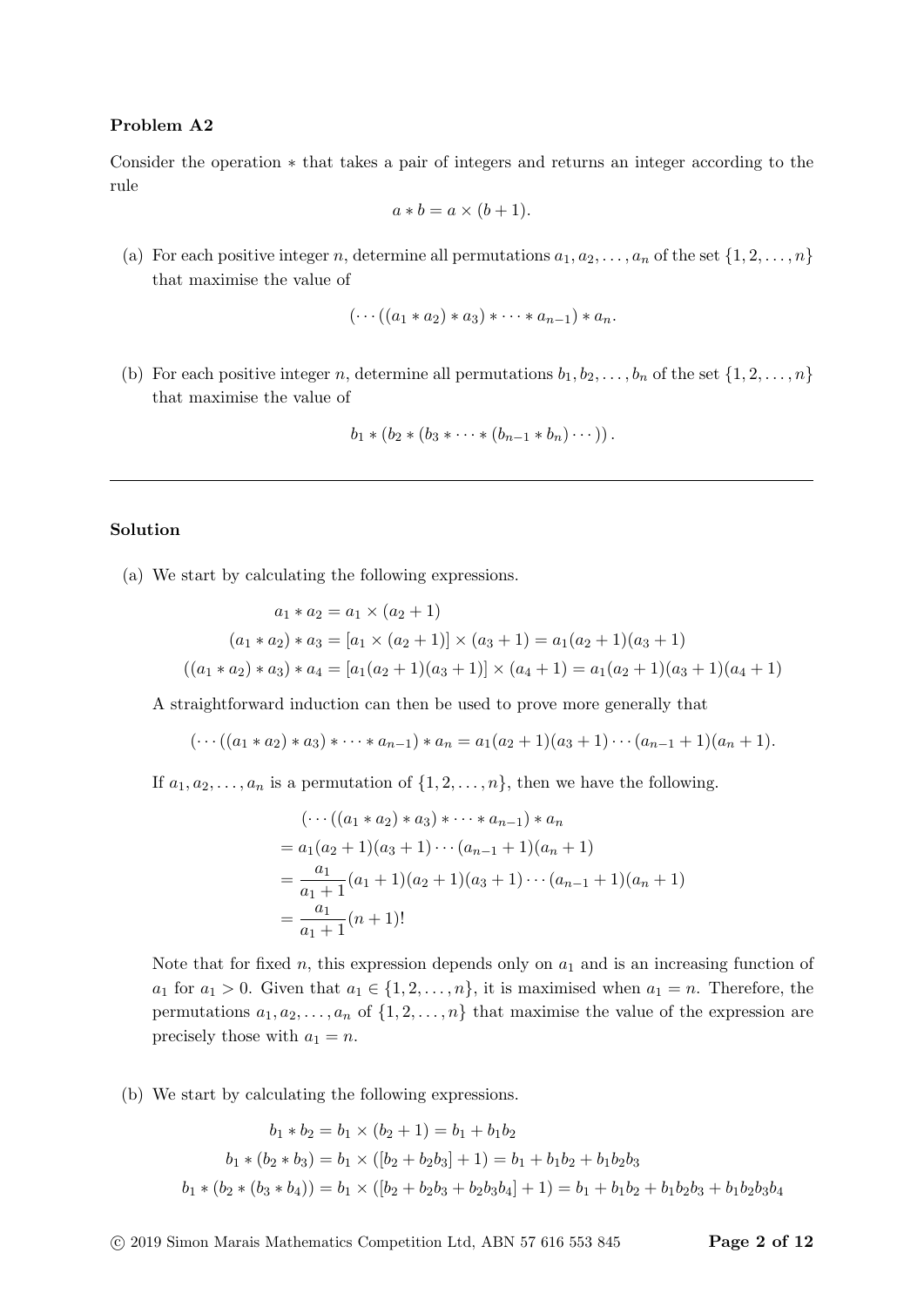A straightforward induction can then be used to prove more generally that

$$
b_1 * (b_2 * (b_3 * \cdots * (b_{n-1} * b_n) \cdots)) = b_1 + b_1b_2 + b_1b_2b_3 + \cdots + b_1b_2b_3 \cdots b_n.
$$

Now suppose that  $b_1, b_2, \ldots, b_n$  is a permutation of  $\{1, 2, \ldots, n\}$  such that there exists  $1 \leq i \leq n-1$  with  $b_i < b_{i+1}$ . Let  $c_1, c_2, \ldots, c_n$  be the permutation of  $\{1, 2, \ldots, n\}$  obtained from  $b_1, b_2, \ldots, b_n$  by swapping the terms  $b_i$  and  $b_{i+1}$ . Then we have the following.

$$
c_1 * (c_2 * (c_3 * \cdots * (c_{n-1} * c_n) \cdots)) - b_1 * (b_2 * (b_3 * \cdots * (b_{n-1} * b_n) \cdots))
$$
  
=  $(c_1 + c_1c_2 + c_1c_2c_3 + \cdots + c_1c_2 \cdots c_n) - (b_1 + b_1b_2 + b_1b_2b_3 + \cdots + b_1b_2 \cdots b_n)$   
=  $c_1c_2 \cdots c_{i-1}c_i - b_1b_2 \cdots b_{i-1}b_i$   
=  $b_1b_2 \cdots b_{i-1}b_{i+1} - b_1b_2 \cdots b_{i-1}b_i$   
=  $b_1b_2 \cdots b_{i-1}(b_{i+1} - b_i)$   
> 0

The calculation above shows that if  $b_1, b_2, \ldots, b_n$  is a permutation of  $\{1, 2, \ldots, n\}$  that maximises the value of

$$
b_1 * (b_2 * (b_3 * \cdots * (b_{n-1} * b_n) \cdots)),
$$

then there cannot be any  $1 \leq i \leq n-1$  such that  $b_i < b_{i+1}$ . However, a permutation that maximises the value of the expression must exist, since there are only finitely many permutations of  $\{1, 2, \ldots, n\}$ . It follows that the only permutation that maximises the expression is

$$
n, n-1, n-2, \ldots, 3, 2, 1,
$$

or, in other words, the permutation  $b_1, b_2, \ldots, b_n$  with  $b_i = n + 1 - i$  for  $1 \le i \le n$ .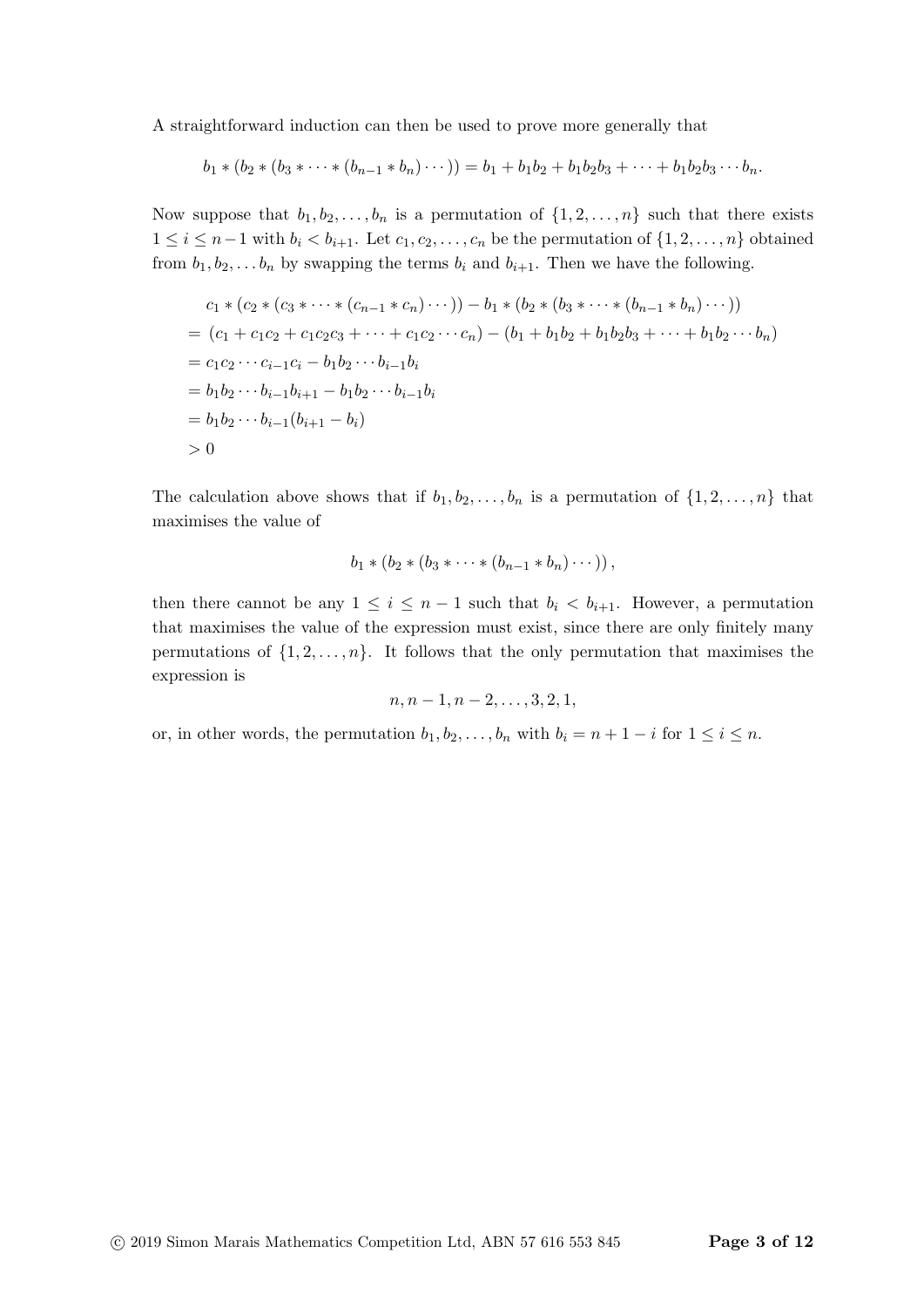### Problem A3

For some positive integer  $n$ , a coin will be flipped  $n$  times to obtain a sequence of  $n$  heads and tails. For each flip of the coin, there is probability p of obtaining a head and probability  $1 - p$ of obtaining a tail, where  $0 < p < 1$  is a rational number.

Kim writes all  $2^n$  possible sequences of n heads and tails in two columns, with some sequences in the left column and the remaining sequences in the right column. Kim would like the sequence produced by the coin flips to appear in the left column with probability  $\frac{1}{2}$ .

Determine all pairs  $(n, p)$  for which this is possible.

#### Solution

Any particular sequence that includes k heads and  $n-k$  tails occurs with probability  $p^{k}(1-p)^{n-k}$ . So we are looking for  $(n, p)$  for which

$$
\sum_{k=0}^{n} a_k p^k (1-p)^{n-k} = \frac{1}{2},
$$

where  $a_0, a_1, \ldots, a_n$  are integers satisfying  $0 \le a_k \le {n \choose k}$  $\binom{n}{k}$ . The equation above implies that

$$
2\sum_{k=0}^{n} a_k p^k (1-p)^{n-k} - 1 = 0.
$$

Consider the left side of this equation as a polynomial in  $p$ . Observe that it has integer coefficients and constant term  $2a_0 - 1 = \pm 1$ . The rational root theorem then implies that any rational root p must be of the form  $\frac{1}{m}$  for some non-zero integer m. Since we are only interested in  $0 < p < 1$ , we may furthermore assume that  $m \geq 2$ . Substituting  $p = \frac{1}{m}$  $\frac{1}{m}$  into the equation above yields

$$
2\sum_{k=0}^{n} a_k \left(\frac{1}{m}\right)^k \left(\frac{m-1}{m}\right)^{n-k} - 1 = 0 \qquad \Rightarrow \qquad 2\sum_{k=0}^{n} a_k (m-1)^{n-k} - m^n = 0.
$$

Now consider this equation modulo  $m-1$  to deduce that  $2a_0 - 1$ <sup>n</sup>  $\equiv 0 \pmod{m-1}$ , from which it follows that  $\pm 1 \equiv 0 \pmod{m-1}$ . However, this can only hold if  $m = 2$ , so we conclude that  $p = \frac{1}{2}$  $rac{1}{2}$ .

The conditions of the problem are satisfied for  $(n, \frac{1}{2})$  for all positive integers n. For example, Kim can write all sequences that start with a head in the left column and all sequences that start with a tail in the right column.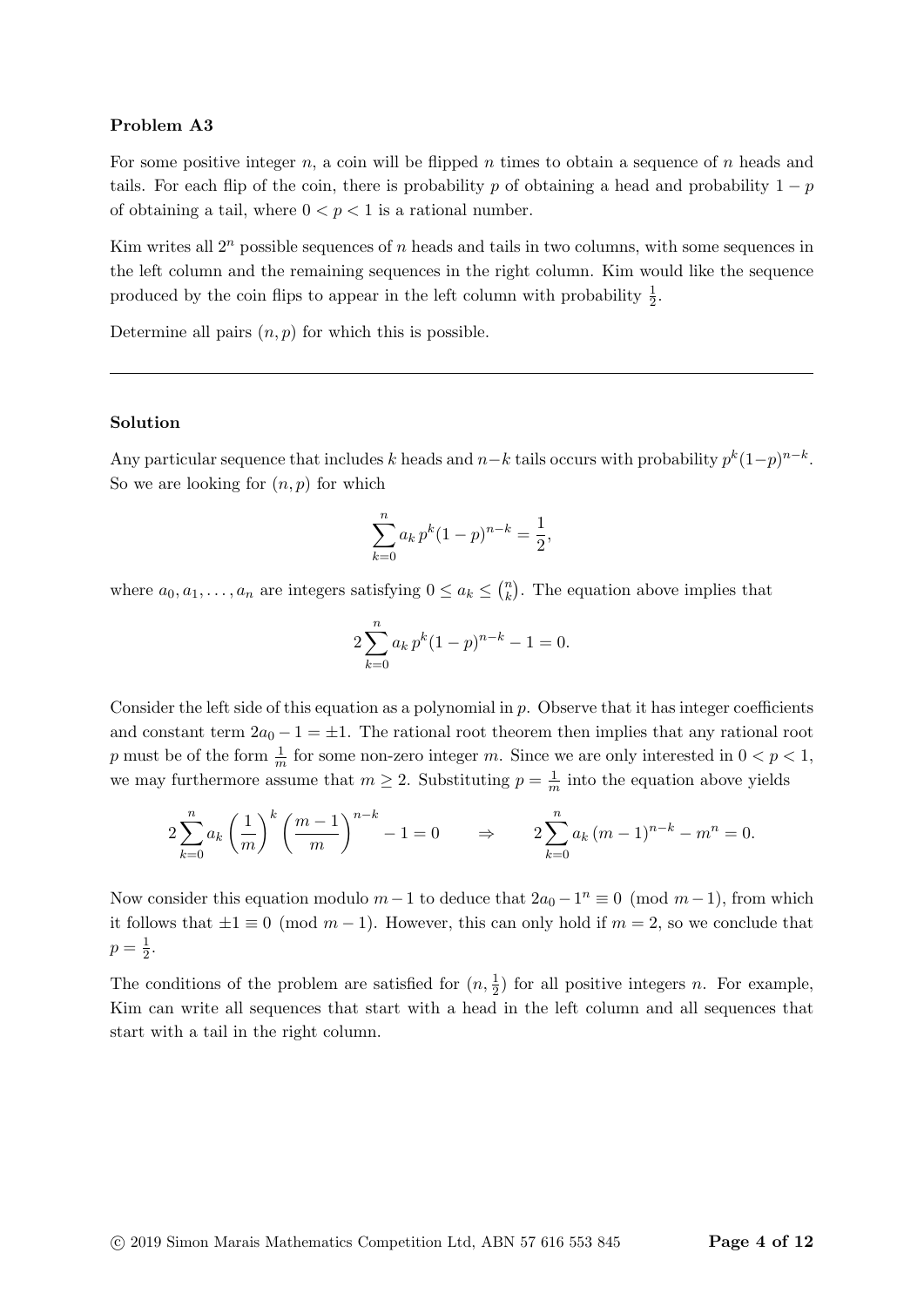### Problem A4

Suppose that  $x_1, x_2, x_3, \ldots$  is a strictly decreasing sequence of positive real numbers such that the series  $x_1 + x_2 + x_3 + \cdots$  diverges.

Is it necessarily true that the series

$$
\sum_{n=2}^{\infty} \min \left\{ x_n, \frac{1}{n \log n} \right\}
$$

diverges?

#### Solution

Throughout, we interpret log as the natural logarithm with base e, although the result is independent of the choice of base, as long as it is a real number greater than 1. We will exhibit below a non-increasing sequence  $x_1, x_2, x_3, \ldots$  of positive real numbers such that  $x_1 + x_2 + x_3 + \cdots$ diverges, while

$$
\sum_{n=2}^{\infty} \min \left\{ x_n, \frac{1}{n \log n} \right\}
$$

converges. A strictly decreasing sequence that satisfies the same properties is then given by  $x_1 + \frac{1}{2}$  $\frac{1}{2}, x_2 + \frac{1}{4}$  $\frac{1}{4}$ ,  $x_3 + \frac{1}{8}$  $\frac{1}{8}$ ,  $x_4 + \frac{1}{16}$ ,..., since min  $\left\{x_n + \frac{1}{2^n}, \frac{1}{n \log n}\right\}$  $\left\{\frac{1}{n\log n}\right\} \leq \min\left\{x_n, \frac{1}{n\log n}\right\}$  $\frac{1}{n \log n}$  +  $\frac{1}{2^n}$ .

Begin by choosing any sequence  $a_0, a_1, a_2, a_3, \ldots$  of positive integers that satisfies the conditions

- $a_0 = 1$  and  $a_1 \geq 3$ ;
- $a_{k+1} > a_k \log a_k$  for each non-negative integer k;
- $\sum \frac{\log \log a_k}{\log a_k}$  converges.

For example, one can check that the sequence defined by  $a_0 = 1$  and  $a_k = \lfloor e^{e^k} \rfloor$  for each positive integer k satisfies the conditions. The first condition is trivial to check, while the second condition follows from the deduction below, starting from the well-known inequality  $e^x \geq x+1$ .

$$
e^{k} \ge k+1 \quad \Rightarrow \quad 2e^{k}-1 \ge e^{k}+k \quad \Rightarrow \quad e^{k+1}-1 > e^{k}+k
$$

$$
\Rightarrow \quad \frac{1}{e} \times e^{e^{k+1}} > e^{e^{k}} \times e^{k} \quad \Rightarrow \quad \lfloor e^{e^{k+1}} \rfloor > \lfloor e^{e^{k}} \rfloor \log \lfloor e^{e^{k}} \rfloor
$$

The third condition follows from the chain of inequalities below.

$$
\sum_{k=1}^{\infty} \frac{\log \log \lfloor e^{e^k} \rfloor}{\log \lfloor e^{e^k} \rfloor} < \sum_{k=1}^{\infty} \frac{\log \log e^{e^k}}{\log (e^{e^k} - 1)} < \sum_{k=1}^{\infty} \frac{k}{\log(e^{e^k} - 1)} < \sum_{k=1}^{\infty} \frac{k}{\log(\frac{1}{e} \times e^{e^k})} < \sum_{k=1}^{\infty} \frac{k}{e^k - 1}
$$

The last series converges by the limit comparison test applied to the series  $\sum \frac{k}{e^k} = \frac{e}{(e-1)^2}$ .

The properties above ensure that the sequence  $a_0 \log a_0, a_1 \log a_1, a_2 \log a_2, \ldots$  is a strictly increasing sequence of real numbers, such that the only integer appearing in the sequence is  $a_0 \log a_0 = 0$ . So for each integer  $n \geq 1$ , there exists a unique integer  $k \geq 0$  such that  $a_k \log a_k < n < a_{k+1} \log a_{k+1}$ . We then define the non-increasing sequence  $x_1, x_2, x_3, \ldots$  via

$$
x_n = \frac{1}{a_{k+1}\log a_{k+1}}.
$$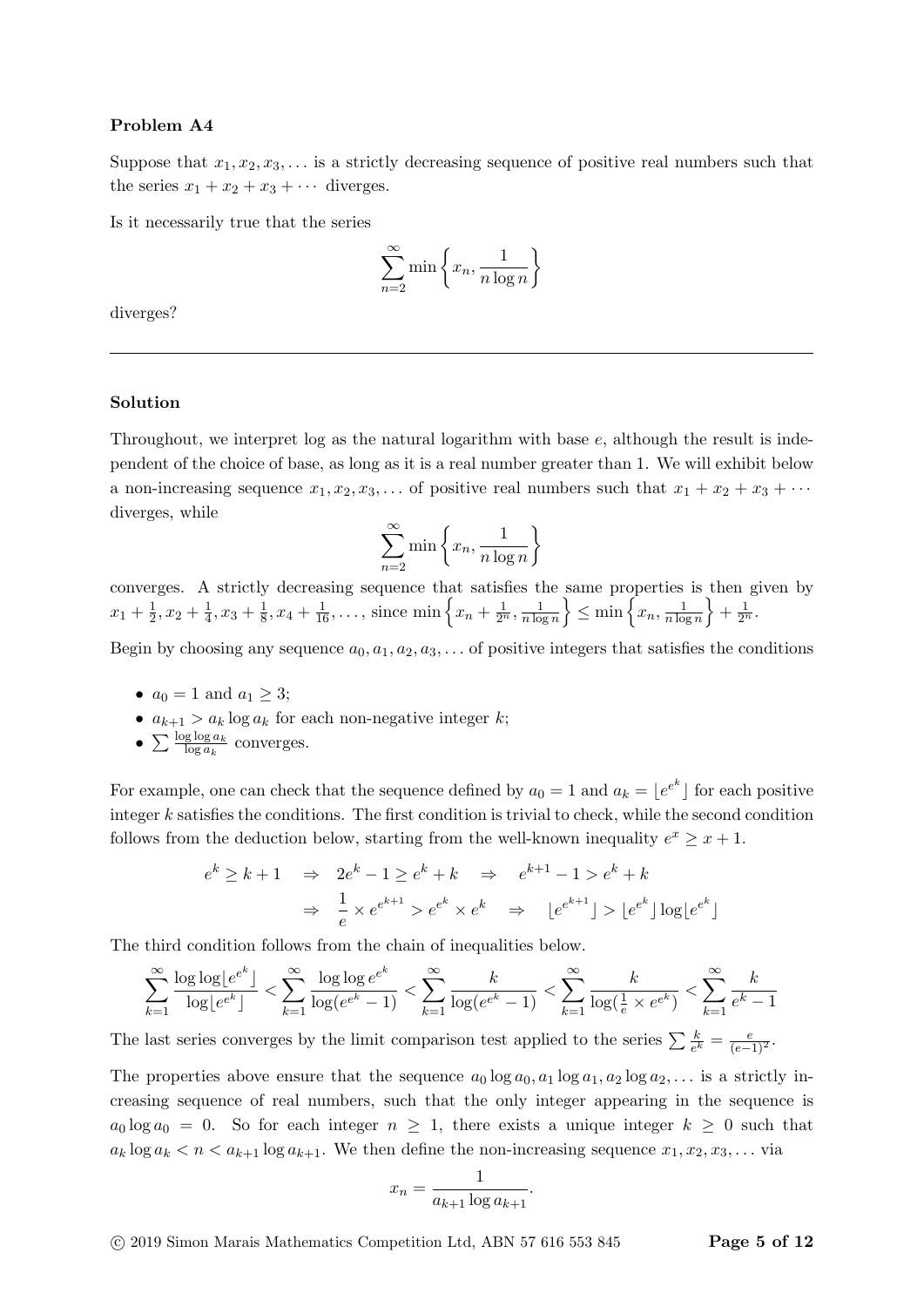The number of terms in the sequence that are equal to  $\frac{1}{a_{k+1} \log a_{k+1}}$  is greater than the number  $a_{k+1} \log a_{k+1} - a_k \log a_k - 1$ . Therefore, we have the following.

$$
\sum_{n=1}^{\infty} x_n > \sum_{k=0}^{\infty} \frac{a_{k+1} \log a_{k+1} - a_k \log a_k - 1}{a_{k+1} \log a_{k+1}} > \sum_{k=1}^{\infty} \frac{a_{k+1} \log a_{k+1} - a_k \log a_k - 1}{a_{k+1} \log a_{k+1}} \n> \sum_{k=1}^{\infty} \frac{a_{k+1} \log a_{k+1} - 2a_k \log a_k}{a_{k+1} \log a_{k+1}} = \sum_{k=1}^{\infty} \left( 1 - \frac{2a_k \log a_k}{a_{k+1} \log a_{k+1}} \right) \n> \sum_{k=1}^{\infty} \left( 1 - \frac{2}{\log a_{k+1}} \right) > \sum_{k=1}^{\infty} \left( 1 - \frac{2}{\log a_1} \right).
$$

It follows that the series  $x_1 + x_2 + x_3 + \cdots$  diverges.

Note that if  $a_k \leq n \leq a_k \log a_k$ , then we have  $\min\{x_n, \frac{1}{n \log a_k}\}$  $\frac{1}{n \log n}$ } =  $\frac{1}{n \log n}$  $\frac{1}{n \log n}$ . So we may deduce the following.

$$
A = \sum_{k=1}^{\infty} \sum_{n=a_k}^{\lfloor a_k \log a_k \rfloor} \min \left\{ x_n, \frac{1}{n \log n} \right\} = \sum_{k=1}^{\infty} \sum_{n=a_k}^{\lfloor a_k \log a_k \rfloor} \frac{1}{n \log n}
$$
  

$$
\leq \sum_{k=1}^{\infty} \left( \frac{1}{a_k \log a_k} + \int_{a_k}^{a_k \log a_k} \frac{1}{t \log t} dt \right)
$$
  

$$
= \sum_{k=1}^{\infty} \frac{1}{a_k \log a_k} + \sum_{k=1}^{\infty} \log \log(a_k \log a_k) - \log \log(a_k)
$$
  

$$
= \sum_{k=1}^{\infty} \frac{1}{a_k \log a_k} + \sum_{k=1}^{\infty} \log \left( 1 + \frac{\log \log a_k}{\log a_k} \right)
$$

The first summation converges by construction of the sequence  $a_1, a_2, a_3, \ldots$  By the well-known equality  $log(1 + x) \leq x$ , the second summation may be compared with

$$
\sum_{k=1}^{\infty} \frac{\log \log a_k}{\log a_k},
$$

which converges by construction of the sequence  $a_1, a_2, a_3, \ldots$  In particular, the series A converges.

Now note that if  $a_k \log a_k < n < a_{k+1}$ , then we have  $\min\{x_n, \frac{1}{n \log n}\}$  $\frac{1}{n \log n}$ } =  $x_n = \frac{1}{a_{k+1} \log n}$  $\frac{1}{a_{k+1} \log a_{k+1}}$ . So we may deduce the following.

$$
B = \sum_{k=1}^{\infty} \sum_{n=\lceil a_k \log a_k \rceil}^{a_{k+1}-1} \min\left\{x_n, \frac{1}{n \log n}\right\} = \sum_{k=1}^{\infty} \sum_{n=\lceil a_k \log a_k \rceil}^{a_{k+1}-1} \frac{1}{a_{k+1} \log a_{k+1}} < \sum_{k=1}^{\infty} \frac{a_{k+1}}{a_{k+1} \log a_{k+1}} = \sum_{k=1}^{\infty} \frac{1}{\log a_{k+1}} < \sum_{k=1}^{\infty} \frac{\log \log a_{k+1}}{\log a_{k+1}}.
$$

This last summation converges by construction of the sequence  $a_1, a_2, a_3, \ldots$  In particular, the series B converges.

It now suffices to observe that the series

$$
\sum_{n=a_1}^{\infty} \min \left\{ x_n, \frac{1}{n \log n} \right\} = A + B
$$

converges, and the desired result follows.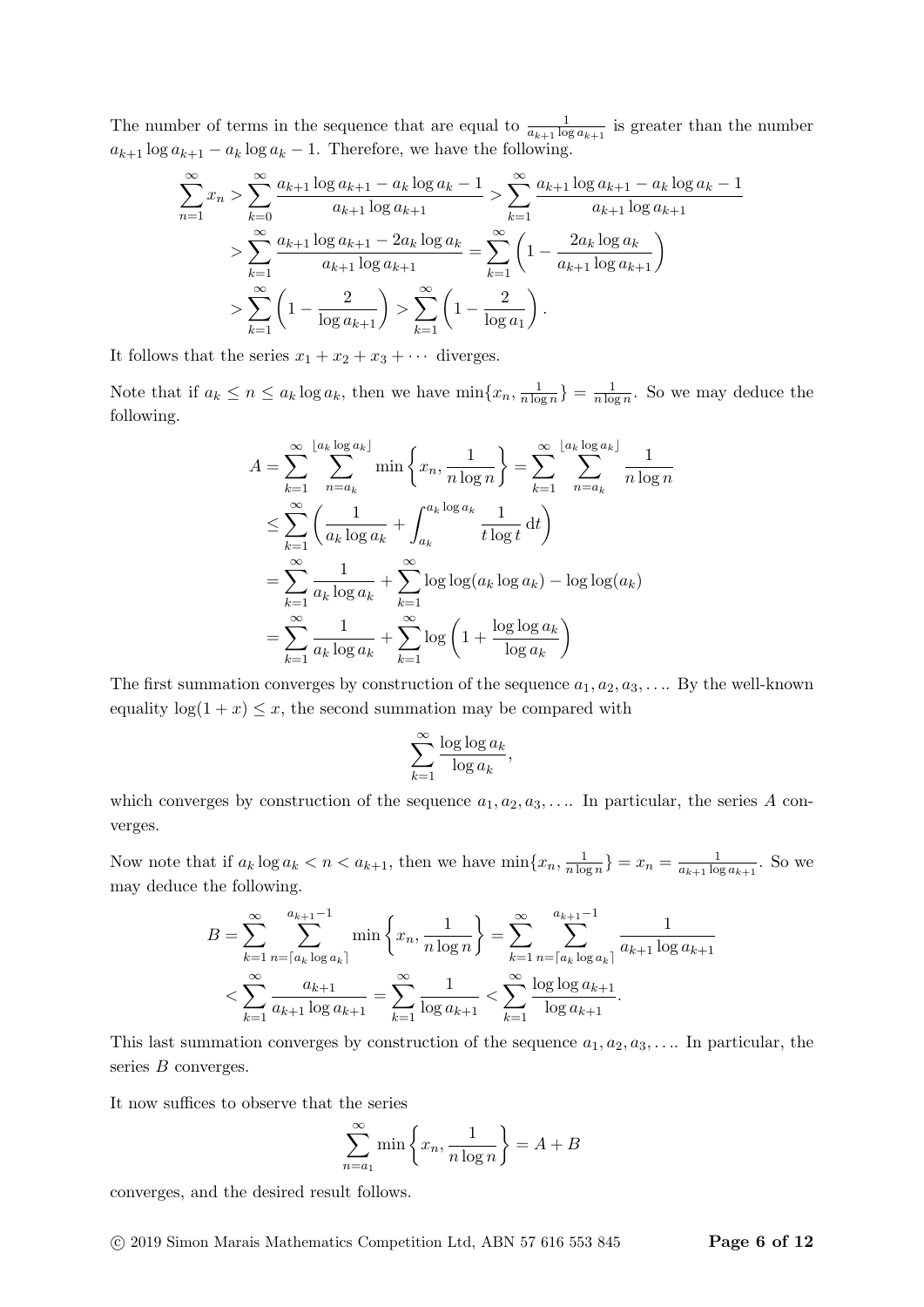Determine all pairs  $(a, b)$  of real numbers with  $a \leq b$  that maximise the integral

$$
\int_{a}^{b} e^{\cos x} \left( 380 - x - x^2 \right) \, \mathrm{d}x.
$$

#### Solution

Write the integrand as

$$
f(x) = e^{\cos x} (380 - x - x^2) = -e^{\cos x} (x + 20)(x - 19),
$$

and observe that it is continuous. Since  $e^{\cos x}$  is positive for all real x, the integrand  $f(x)$  is positive for  $-20 < x < 19$  and negative for  $x < -20$  or  $x > 19$ . The essential idea is to interpret the integral as the signed area under the graph of  $f(x)$ , lying between  $x = a$  and  $x = b$ . Hence, it is maximised when the interval of integration  $(a, b)$  includes all positive values of  $f(x)$  and does not include any negative values. So the answer is given by  $(a, b) = (-20, 19)$ .

More precisely, let

$$
F(x) = \int_0^x e^{\cos t} (380 - t - t^2) dt.
$$

We will repeatedly use the fact that if  $f(x) > 0$  for  $x \in (a, b)$  with  $a < b$ , then  $\int_a^b f(x) dx > 0$ . Similarly, if  $f(x) < 0$  for  $x \in (a, b)$  with  $a < b$ , then  $\int_a^b f(x) dx < 0$ .

We claim that the integral is maximised only for  $(a, b) = (-20, 19)$ , in which case the integral is positive. The proof is divided into the following three cases.

- If  $a \ge 19$  and  $a \le b$ , then  $\int_a^b f(x) dx < 0$ , since  $f(x) < 0$  for  $x \in (a, b)$ .
- If  $b \leq -20$  and  $a \leq b$ , then  $\int_a^b f(x) dx < 0$ , since  $f(x) < 0$  for  $x \in (a, b)$ .
- Otherwise, we have  $a < 19$  and  $b > -20$  with  $a \leq b$ . In this case, we have

$$
\int_{-20}^{19} f(x) dx - \int_{a}^{b} f(x) dx = [F(19) - F(-20)] - [F(b) - F(a)]
$$
  

$$
= [F(19) - F(b)] + [F(a) - F(-20)]
$$
  

$$
= \int_{b}^{19} f(x) dx + \int_{-20}^{a} f(x) dx
$$
  

$$
\geq 0.
$$

The inequality holds since the first integral in the penultimate line is positive for all  $-20 < b < 19$ , as well as for  $b > 19$ . Similarly, the second integral in the penultimate line is positive for all  $a < -20$ , as well as for  $-20 < a < 19$ . Therefore,

$$
\int_{-20}^{19} f(x) \, dx \ge \int_{a}^{b} f(x) \, dx,
$$

with equality if and only if  $(a, b) = (-20, 19)$ . This proves our claim.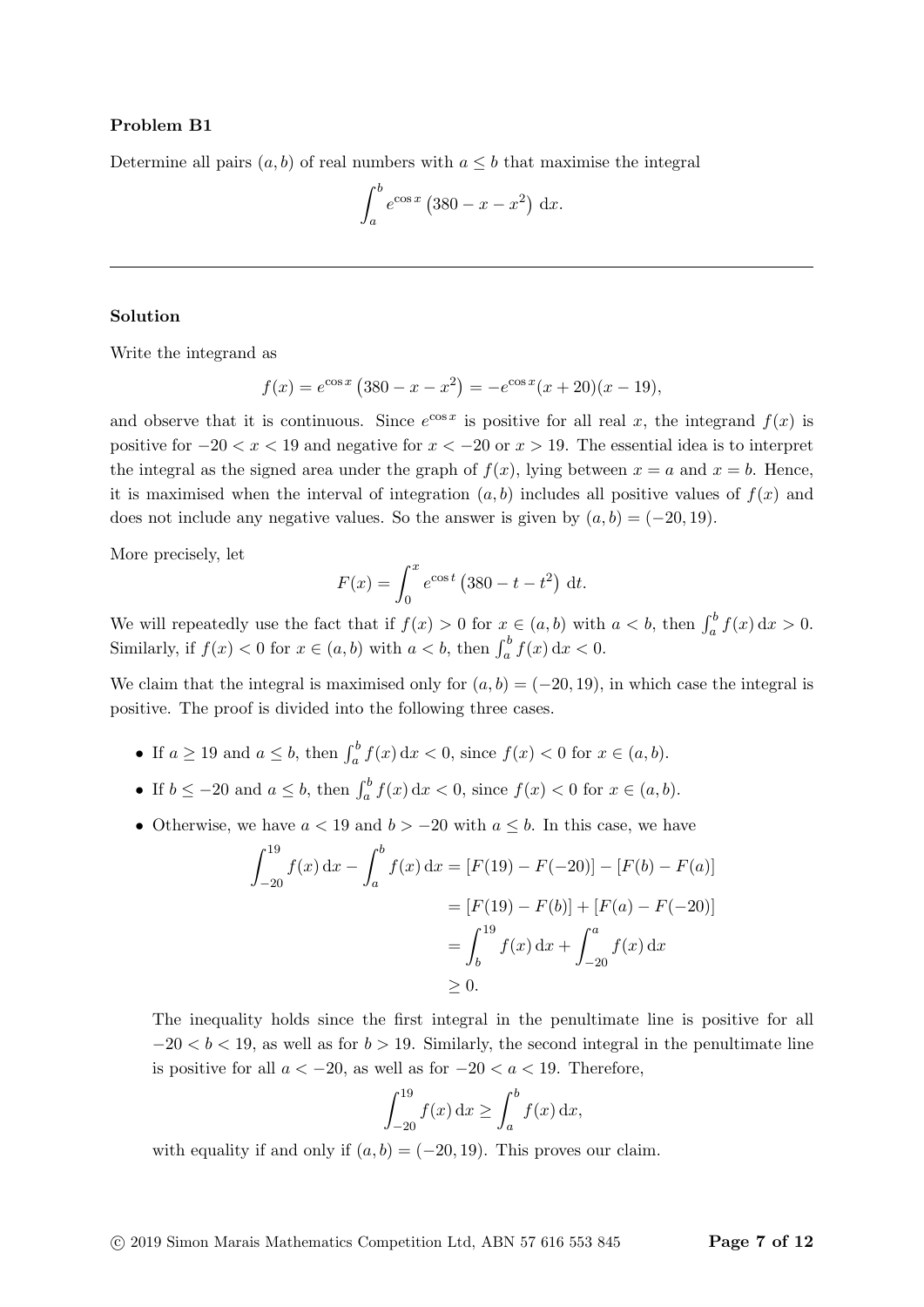For each odd prime  $p$ , prove that the integer

$$
1! + 2! + 3! + \cdots + p! - \left\lfloor \frac{(p-1)!}{e} \right\rfloor
$$

is divisible by  $p$ .

(Here, e denotes the base of the natural logarithm and  $|x|$  denotes the largest integer that is less than or equal to  $x$ .)

## Solution

The Taylor series expansion

$$
e^x = \frac{x^0}{0!} + \frac{x^1}{1!} + \frac{x^2}{2!} + \frac{x^3}{3!} + \frac{x^4}{4!} + \cdots
$$

has infinite radius of convergence, so we can write

$$
\frac{1}{e} = e^{-1} = \frac{1}{0!} - \frac{1}{1!} + \frac{1}{2!} - \frac{1}{3!} + \frac{1}{4!} - \dots
$$

Multiply both sides of this equation by  $(p-1)!$  and use the fact that p is odd to obtain

$$
\frac{(p-1)!}{e} = \frac{(p-1)!}{0!} - \frac{(p-1)!}{1!} + \frac{(p-1)!}{2!} - \frac{(p-1)!}{3!} + \dots + \frac{(p-1)!}{(p-1)!} - \frac{1}{p} + \frac{1}{p(p+1)} - \dots
$$

The sequence  $\frac{1}{p}$ ,  $\frac{1}{p(p+1)}$ ,  $\frac{1}{p(p+1)(p+2)}$ ,... is decreasing and converges to 0, so the alternating series

$$
\frac{1}{p} - \frac{1}{p(p+1)} + \frac{1}{p(p+1)(p+2)} - \cdots
$$

converges to a number between  $\frac{1}{p} - \frac{1}{p(p+1)} = \frac{1}{p+1}$  and  $\frac{1}{p}$ . In particular, it converges to a number between 0 and 1. Therefore, we have

$$
\left\lfloor \frac{(p-1)!}{e} \right\rfloor = \frac{(p-1)!}{0!} - \frac{(p-1)!}{1!} + \frac{(p-1)!}{2!} - \frac{(p-1)!}{3!} + \cdots - \frac{(p-1)!}{(p-2)!}.
$$

Now observe that for all non-negative integers  $n$ ,

$$
n! \equiv (1-p)(2-p)(3-p)\cdots(n-p) \equiv (-1)^n(p-1)(p-2)\cdots(p-n) \pmod{p}.
$$

By substituting these congruences into the denominators of the previous formula, we obtain

$$
\left\lfloor \frac{(p-1)!}{e} \right\rfloor \equiv \frac{(p-1)!}{1} + \frac{(p-1)!}{p-1} + \frac{(p-1)!}{(p-1)(p-2)} + \dots + \frac{(p-1)!}{(p-1)(p-2)\cdots 2}
$$

$$
\equiv (p-1)! + (p-2)! + (p-3)! + \dots + 1! \pmod{p}.
$$

The cancellations required to pass from the first to the second line are valid since  $p$  is prime. We conclude the proof with the observation that  $p! \equiv 0 \pmod{p}$ .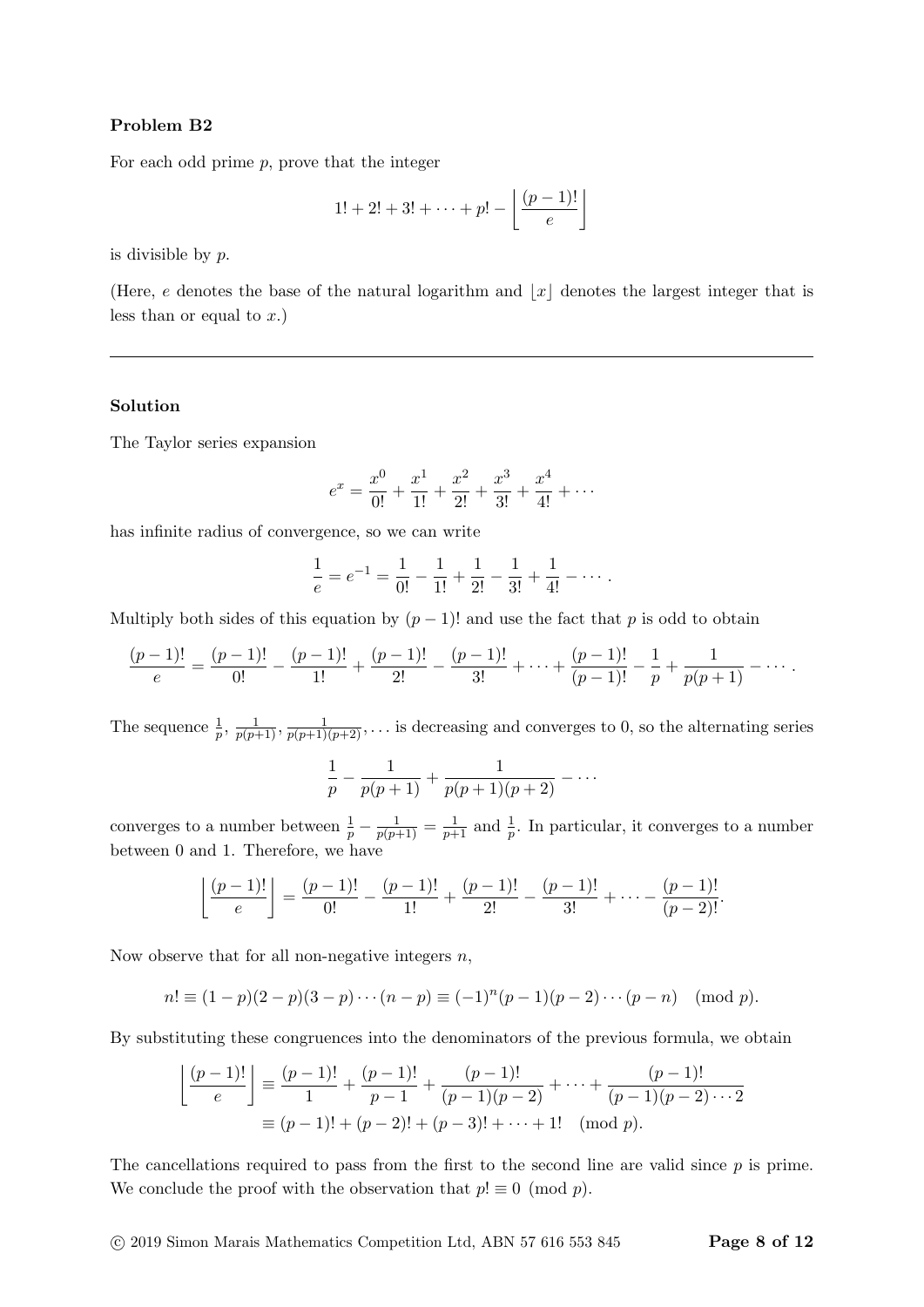Let G be a finite simple graph and let k be the largest number of vertices of any clique in  $G$ . Suppose that we label each vertex of G with a non-negative real number, so that the sum of all such labels is 1. Define the *value of an edge* to be the product of the labels of the two vertices at its ends. Define the value of a labelling to be the sum of the values of the edges.

Prove that the maximum possible value of a labelling of G is  $\frac{k-1}{2k}$ .

(A finite simple graph is a graph with finitely many vertices, in which each edge connects two distinct vertices and no two edges connect the same two vertices. A *clique* in a graph is a set of vertices in which any two are connected by an edge.)

#### Solution

First, we show that there exists a labelling of G whose value is  $\frac{k-1}{2k}$ . Choose any largest clique and label each vertex in the clique with the number  $\frac{1}{k}$ , and label all other vertices with the number 0. Then the value of each edge in the clique is  $\frac{1}{k^2}$ , and the value of all other edges is 0. Since there are  $\frac{k(k-1)}{2}$  edges in the clique, the value of the labelling is  $\frac{k(k-1)}{2} \times \frac{1}{k^2}$  $\frac{1}{k^2} = \frac{k-1}{2k}$  $\frac{x-1}{2k}$ .

Next, we consider an arbitrary labelling of G and show that its value is at most  $\frac{k-1}{2k}$ . Suppose that there are vertices u and v not joined by an edge, such that both are labelled with positive numbers. Let a and b be the labels of the vertices u and v, respectively. Without loss of generality, let us assume that the sum of the labels of the vertices adjacent to  $u$  is greater than or equal to the sum of the labels of the vertices adjacent to  $v$ . It follows that changing the labels of u and v to  $a + b$  and 0, respectively, does not decrease the value of the labelling.

One can repeat the procedure described in the previous paragraph until any two vertices with positive labels are joined by an edge. Note that the process must terminate, since the number of vertices labelled with 0 increases at each step. The value of our original labelling of  $G$  is at most the value of the new labelling obtained as a result of this process.

Now let  $t$  be the number of vertices with positive labels at this stage and let the labels be  $a_1, a_2, \ldots, a_t$ . Since the t vertices form a clique, we must have  $t \leq k$ . The value of the labelling is

$$
\sum_{1 \leq i < j \leq t} a_i a_j = \frac{1}{2} \left( a_1 + a_2 + \dots + a_t \right)^2 - \frac{1}{2} \left( a_1^2 + a_2^2 + \dots + a_t^2 \right).
$$

By the definition of a labelling, we have  $a_1+a_2+\cdots+a_t=1$ . By the quadratic mean–arithmetic mean inequality (or the Cauchy–Schwarz inequality), we have

$$
a_1^2 + a_2^2 + \dots + a_t^2 \ge \frac{1}{t} (a_1 + a_2 + \dots + a_t)^2 = \frac{1}{t}.
$$

Hence, the value of the labelling satisfies

$$
\frac{1}{2}(a_1 + a_2 + \dots + a_t)^2 - \frac{1}{2}(a_1^2 + a_2^2 + \dots + a_t^2) \le \frac{1}{2} - \frac{1}{2t} \le \frac{1}{2} - \frac{1}{2k} = \frac{k-1}{2k}.
$$

It follows that the value of any labelling of G is at most  $\frac{k-1}{2k}$ .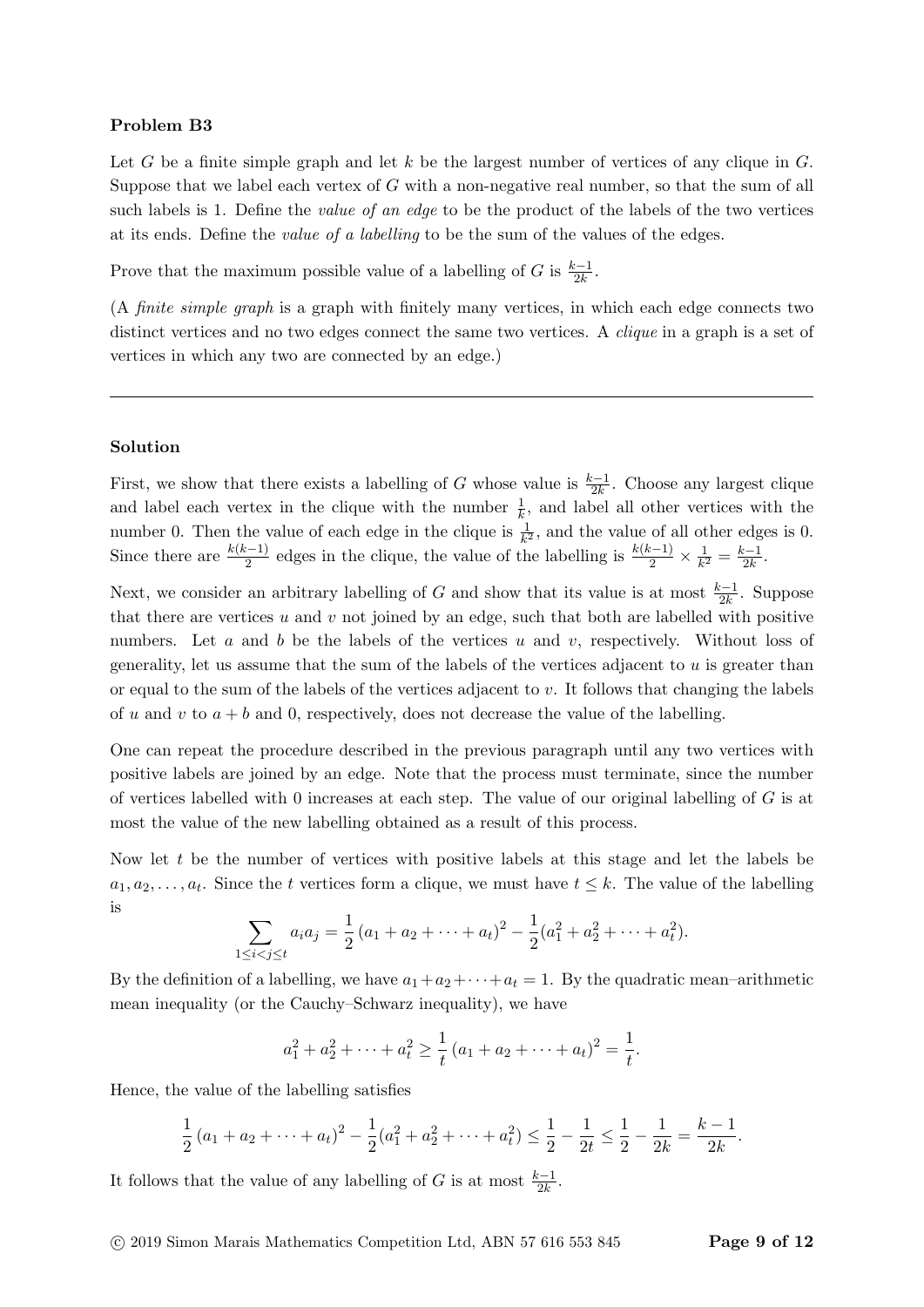The following problem is open in the sense that no solution is currently known to part (b). A proof of part (a) will be awarded 3 points.

A binary string is a sequence, each of whose terms is 0 or 1. A set  $\beta$  of binary strings is defined inductively according to the following rules.

- The binary string 1 is in  $\beta$ .
- If  $s_1, s_2, \ldots, s_n$  is in B with n odd, then both  $s_1, s_2, \ldots, s_n, 0$  and  $0, s_1, s_2, \ldots, s_n$  are in B.
- If  $s_1, s_2, \ldots, s_n$  is in  $\mathcal B$  with n even, then both  $s_1, s_2, \ldots, s_n, 1$  and  $1, s_1, s_2, \ldots, s_n$  are in  $\mathcal B$ .
- No other binary strings are in  $\beta$ .

For each positive integer n, let  $b_n$  be the number of binary strings in B of length n.

- (a) Prove that there exist constants  $c_1, c_2 > 0$  and  $1.6 < \lambda_1, \lambda_2 < 1.9$  such that  $c_1 \lambda_1^n < b_n <$  $c_2\lambda_2^n$  for all positive integers *n*.
- (b) Determine  $\liminf_{n\to\infty}$  $\sqrt[n]{b_n}$  and  $\limsup_{n\to\infty}$  $\sqrt[n]{b_n}.$

#### Solution to part (a)

Each string in the set  $\beta$  is constructed by starting with the string 1 and alternately concatenating 0s and 1s, on either end of the string. We refer to each such concatenation as a move. A move that adds a term on the left of the string is called a left-move; similarly, a move that adds a term on the right of the string is called a *right-move*. Let  $\mathcal{B}_n$  denote the set of binary strings in  $\beta$  of length n.

#### Lower bound

We will prove that there exists a constant  $c_1 > 0$  such that

$$
b_n > c_1 \phi^n,
$$

where  $\phi = \frac{1+\sqrt{5}}{2} > 1.6$  is the golden ratio.

Let  $\mathcal{A}_n \subseteq \mathcal{B}_n$  be the set of binary strings in  $\mathcal{B}$  of length n whose leftmost and rightmost terms differ. Let  $a_n = |\mathcal{A}_n|$  so that we have the obvious inequality  $b_n \ge a_n$ . We claim that for all integers  $n \geq 2$ ,

$$
a_{n+1} \ge a_n + a_{n-1}.
$$

The claim will follow from the fact that there exists an injective function  $f : \mathcal{A}_n \cup \mathcal{A}_{n-1} \to \mathcal{A}_{n+1}$ . Given a string  $s \in \mathcal{A}_n$ , there is a unique move that produces a string  $s' \in \mathcal{A}_{n+1}$ . In this case, we define  $f(s) = s'$ . In other words, for  $0t1 \in \mathcal{A}_n$  and  $1t0 \in \mathcal{A}_n$ , we define

> $f(0t1) =$  $\sqrt{ }$  $\mathbf{J}$  $\mathcal{L}$ 00t1, if  $n+1$  is even, 0t11, if  $n+1$  is odd,  $f(1t0) =$  $\sqrt{ }$ J  $\mathcal{L}$ 1t00 if  $n + 1$  is even, 11t0 if  $n+1$  is odd.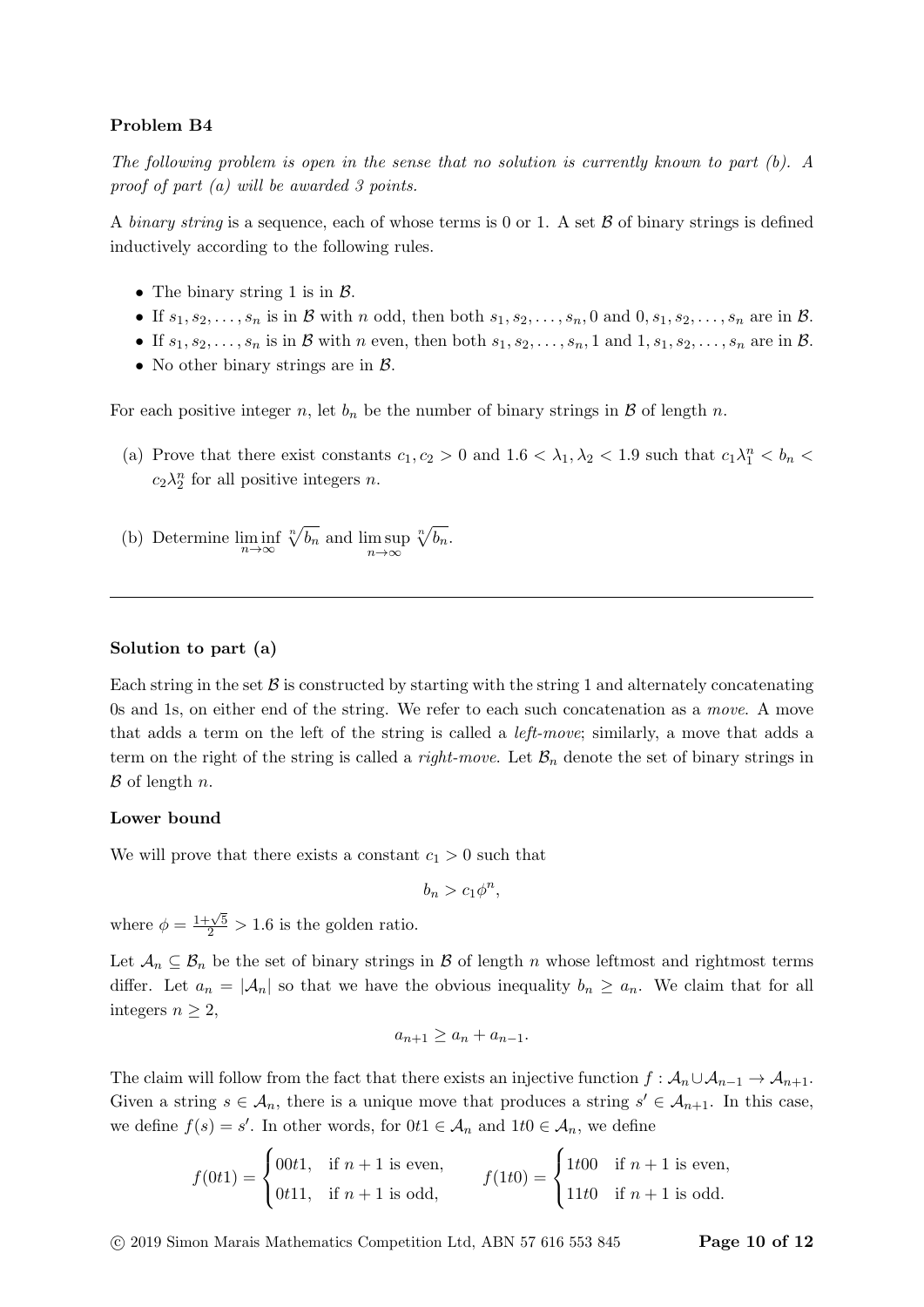On the other hand, for for  $0t1 \in \mathcal{A}_{n-1}$  and  $1t0 \in \mathcal{A}_{n-1}$ , we define

$$
f(0t1) = 10t10 \in \mathcal{A}_{n+1}
$$
 and  $f(1t0) = 01t01 \in \mathcal{A}_{n+1}$ .

Note that the order in which the outer two terms are added is determined by the parity of  $n$ .

It is clear that f is injective on each of  $\mathcal{A}_n$  and  $\mathcal{A}_{n-1}$ . Moreover, we have  $f(\mathcal{A}_n) \cap f(\mathcal{A}_{n-1}) = \emptyset$ , because elements of  $f(\mathcal{A}_n)$  begin or end with a repeated term while elements of  $f(\mathcal{A}_{n-1})$  do not. So the claim that  $a_{n+1} \ge a_n + a_{n-1}$  follows.

We have  $a_{n+1} \ge a_n + a_{n-1}$  for  $n \ge 2$  and one can calculate the initial values  $a_1 = 2$  and  $a_2 = 3$ . It then follows that the sequence  $a_n \ge f_n$ , where the sequence  $f_1, f_2, f_3, \ldots$  is defined by  $f_1 = 2$ ,  $f_2 = 3$  and  $f_{n+1} = f_n + f_{n-1}$  for  $n \ge 2$ . By the standard theory of homogeneous linear recursions, we have  $f_n = a\phi^n + b\overline{\phi}^n$ , where  $\phi = \frac{1+\sqrt{5}}{2}$  $\frac{-\sqrt{5}}{2}$  and  $\bar{\phi} = \frac{1-\sqrt{5}}{2}$  $\frac{1}{2}$  are the roots of the characteristic polynomial  $x^2 - x - 1$  of the recursion. Since the sequence  $f_1, f_2, f_3, \ldots$  is increasing and  $-1 < \bar{\phi} < 0$ , it must be the case that  $a > 0$ . So we have  $b_n \ge a_n \ge f_n \ge a\phi^n + b$ and it follows that there exists  $c_1 > 0$  such that  $b_n > c_1 \phi^n$ .

#### Upper bound

We will prove that there exists a constant  $c_2 > 0$  such that

$$
b_n < c_2 \psi^n,
$$

where  $\psi$  < 1.9 is the unique real root of  $p(x) = x^3 - x^2 - x - 1$ . The stationary points of  $p(x)$  occur when  $p'(x) = 3x^2 - 2x - 1 = 0$ , which has solutions  $x = -\frac{1}{3}$  $\frac{1}{3}$  and  $x = 1$ . Since  $p(-\frac{1}{3})$  $\frac{1}{3}$ ) =  $-\frac{22}{27}$  < 0 and  $p(1)$  =  $-2$  < 0, the cubic  $p(x)$  does indeed have a unique real root  $\psi$ . Since  $p(1.8) = -0.208 < 0$  and  $p(1.9) = 0.349 > 0$ , we have  $1.8 < \psi < 1.9$ .

Let  $\mathcal{D}_n$  be the set of binary strings on the alphabet  $\{L, R\}$  of length n that do not contain RRLL as a substring, and let  $d_n = |\mathcal{D}_n|$ . We claim that for all integers  $n \geq 2$ ,

$$
b_n \leq d_{n-1}.
$$

Consider the function  $g: \mathcal{D}_{n-1} \to \mathcal{B}_n$  defined as follows. Interpret an element of  $\mathcal{D}_{n-1}$  as a sequence of left-moves and right-moves and apply these in order to the string 1.

We now apply the following simple observation. Given a string in  $\mathcal{B}$ , if we perform two left-moves followed by two right-moves, then we obtain the same result as if we perform two right-moves followed by two left-moves.

Suppose that a string in  $\mathcal{B}_n$  is produced by a sequence of moves applied to the string 1 and record the types of these moves via a binary string on the alphabet  $\{L, R\}$  in the natural way. By repeatedly replacing any occurrence of RRLL in the string with LLRR, we arrive at a sequence of moves that produces s without ever performing two right-moves followed by two left-moves. It follows that the function  $g: \mathcal{D}_{n-1} \to \mathcal{B}_n$  is surjective, so the claim that  $b_n \leq d_{n-1}$ follows.

Now given  $w \in \mathcal{D}_{n+1}$ , deleting the final term necessarily gives an element of  $\mathcal{D}_n$ . Conversely, given  $w \in \mathcal{D}_n$ , the strings wL and wR both belong to  $\mathcal{D}_{n+1}$ , unless w ends in RRL, in which case  $wL$  does not belong to  $\mathcal{D}_{n+1}$ .